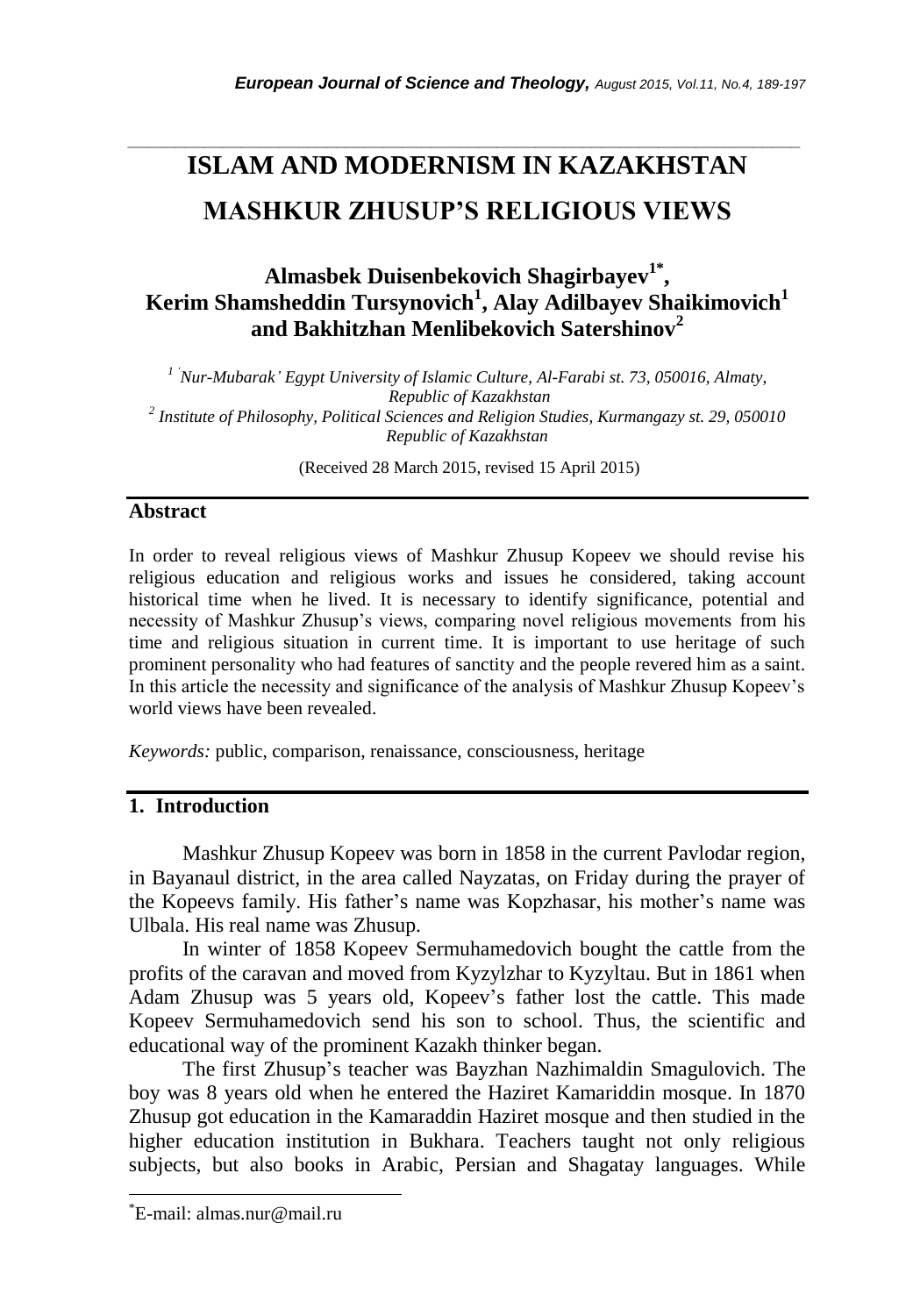reading these books teachers revealed the basic idea and the spirit of each work of literature.

At the age of 9, telling kissa-dastans (short poems and epics of the Kazakh people) Zhusup drew attention of Musa Shormanovich, who presented him taqiya (national Kazakh headdress) and said: "This boy will be Mashkhur (famous) among his people", and since then he was called Mashkhur Zhusup. In the madrassa (religious school at a mosque) he studied very well and at the age of 15 he began writing poetry.

When Zhusup was 16 years old, he began to teach the son of a wealthy man Alibek during two years. Alibek presented him "ten horses" during the first year of study and many cattle in the following years [1].

Since childhood Zhusup was interested in Science, literature and learned folk poems and epics by heart. If we read the lines from Mashkhur Zhusup's songs: "When I was 15 years old, I lost my head because of one passion", we can understand that his creative activity began at the age of fifteen. Zhusup wrote about it in his poems:

"I began to write poems at the age of fifteen,

The people said, 'What do you need it for? Stop it.'

But I could not stop, I'm used to that,

I do not reproach my people anymore.

Thank you, Lord, for all I have,

At the age of fifteen I had creative inspiration,

One day, when I was asleep,

The lines of poetry appeared in my head like in writing." [2]

Since 1875, for a long time, Mashkhur Zhusup Kopeev worked as a teacher. He also sent poems to the "Dala Ualayaty" newspaper. Since 1875 alongside with teaching, Mashkhur Zhusup raised money and taught children in the village. In order to improve his education, in 1886, Zhusup arrived in Bukhara and entered the religious institution of higher education. Then he continued his studies in Tashkent. In the years of 1887-1890 Mashkhur Zhusup travelled around Central Asia, visited Samarkand, Tashkent, Turkestan, Bukhara. One year he lived and studied in Bukhara. He learned the following languages: Arabic, Persian, Shagatay, Turkish, etc., he also could speak Uzbek, Tajik and other languages and understand their traditions. He read a lot of scientific works. After reviewing the eastern classical literature, he went to Kazan where he became acquainted with the turkologist W. Radloff, and since then Zhusup began to collect samples of oral literature. He wrote down chronicles, aytys (Quranic verses**)** and many historical epics in order to pass them to the next generation.

During his entire conscious life Mashkhur Zhusup Kopeev wrote poetry and studied art and Science. He was always in a creative search. His three books, titled "Saryarkanyn kіmdіkі ekendіgі", "Hal-Ahual", "Tіrshіlіkte kup zhasagandyktan kurgen bir tamashamyz", were published in 1970 by the Kusayinovyh library in Kazan.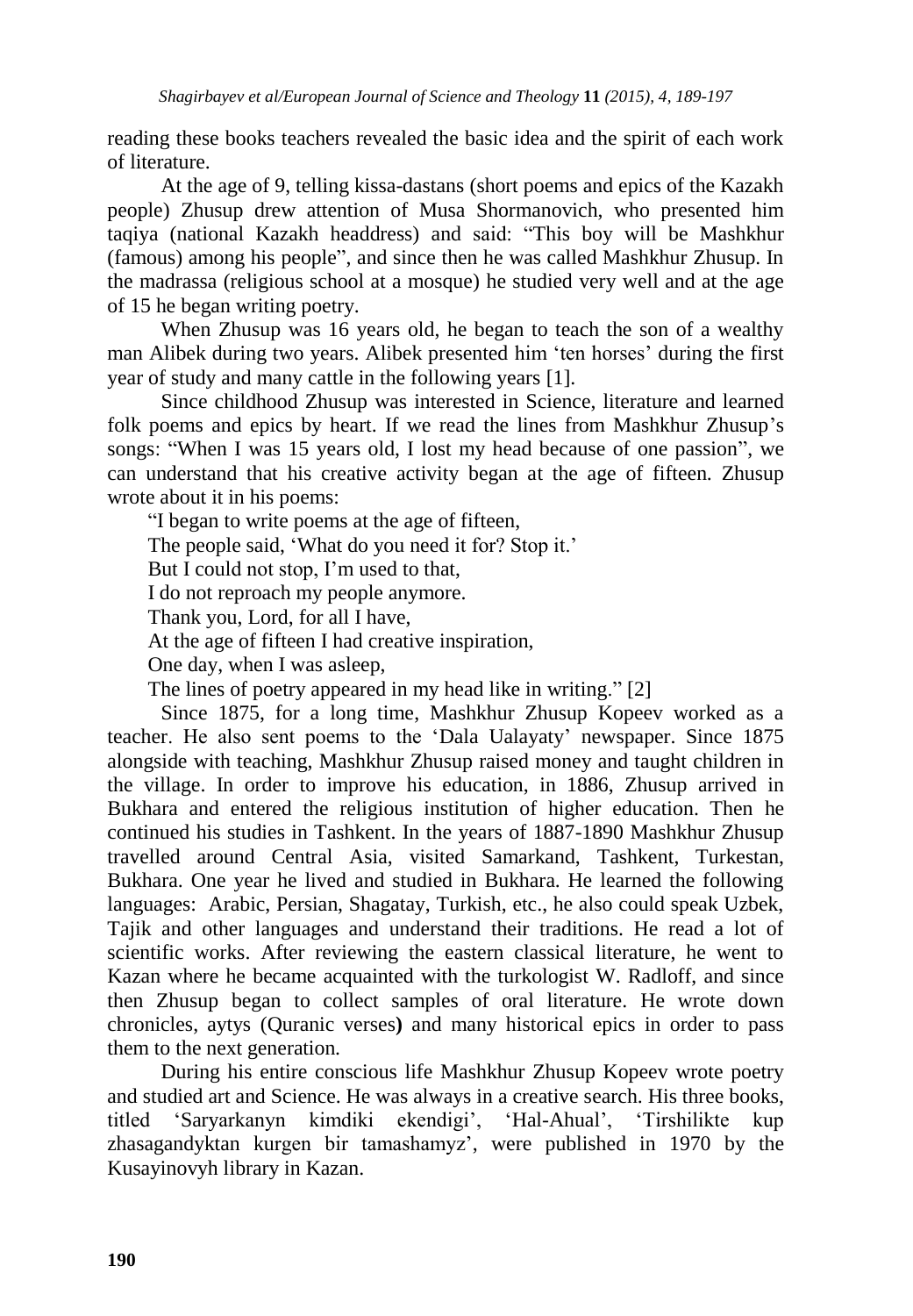In the years of 1906-1907 the creative idea of Mashkhur Zhusup Kopeev was deepened. The works under his authorship written these years were devoted to problems of freedom of the Kazakh people, its political and economic rights, and other problems. The book written by Mashkhur Zhusup Kopeev "Saryarkanyn kіmdіkі ekendіgі" is a work considering all the problems of our country. Although this book was published in 1907, it harmonized with thoughts and dreams of representatives of the Alash movement formed in 1917. Speaking about the problems of the people, the poet said: "The Sun is setting on the Syrdarya, sunrise is on Irtysh, the river Zhetisu is in the southern part, Edil and Zhaiyk are in the northern part of the country. Kazakhs acquired this land through the wars Karakerey Kabanbay, Kanzhygaly Bogenbay, Kazybek, Shakshakuly Zhanibek. We have acquired this land through blood and sweat." This is the way the poet shows his compassion to the people.

The time when Mashkhur Zhusup Kopeev lived, was full of injustice, the poor suffered from the rich, it was a feudal society. In winter and summer the village was in constant bustle. In those days young people were not interested in any science or study, and the poet considering this reality appealed to the people:

"My people, pay attention to the art,

Give up stealing, do not commit violence to each other.

We do not have solidarity in our relations,

That is why we have so much trouble." [2, p. 60]

These thoughts were written in the form of poetry, he published these poems in his book. He wrote his every creation on paper and carefully collected poems in alphabetical order. His first poems began to appear in the newspaper "Dala Ualayaty" since 1889.

Between 1889 and 1890 the poet published several articles and five poems: 'Engime', 'Beri kyska, erkin duniege keledi eken', 'Kedeylikke ush kyrsyk oralady", "Kun shykray erte turyp" and "Bіlmeydі ate enerlіsіn aulak bolar". All these poems were created to motivate young people to pursue Science and art, to study and engage in trade. The poet criticized the young people who did nothing with the following words:

"We have to think about everything from the beginning,

What can we expect from a young man who can do nothing?" [2, p. 50].

Thus, criticizing the youth who did nothing, the poet made them blush. But he did not tell them what activities they had to engage in. However, he encouraged them to work, noting that the work is important. Born for the sake of his people, he called for science, learning, literacy:

"If someone does not have children, the Kazakh say:

"If God does not give us the children, what can we do?:

- No, that"s not true. Do you think if God does not give children,

It means the God is miserly, he gives someone children, but deprives another one?

The mercy of God is the same for everyone", - said the poet.

Speaking about the role of a man in this world and his abilities, Mashkhur Zhusup Kopeev said: "A man must decorate this world".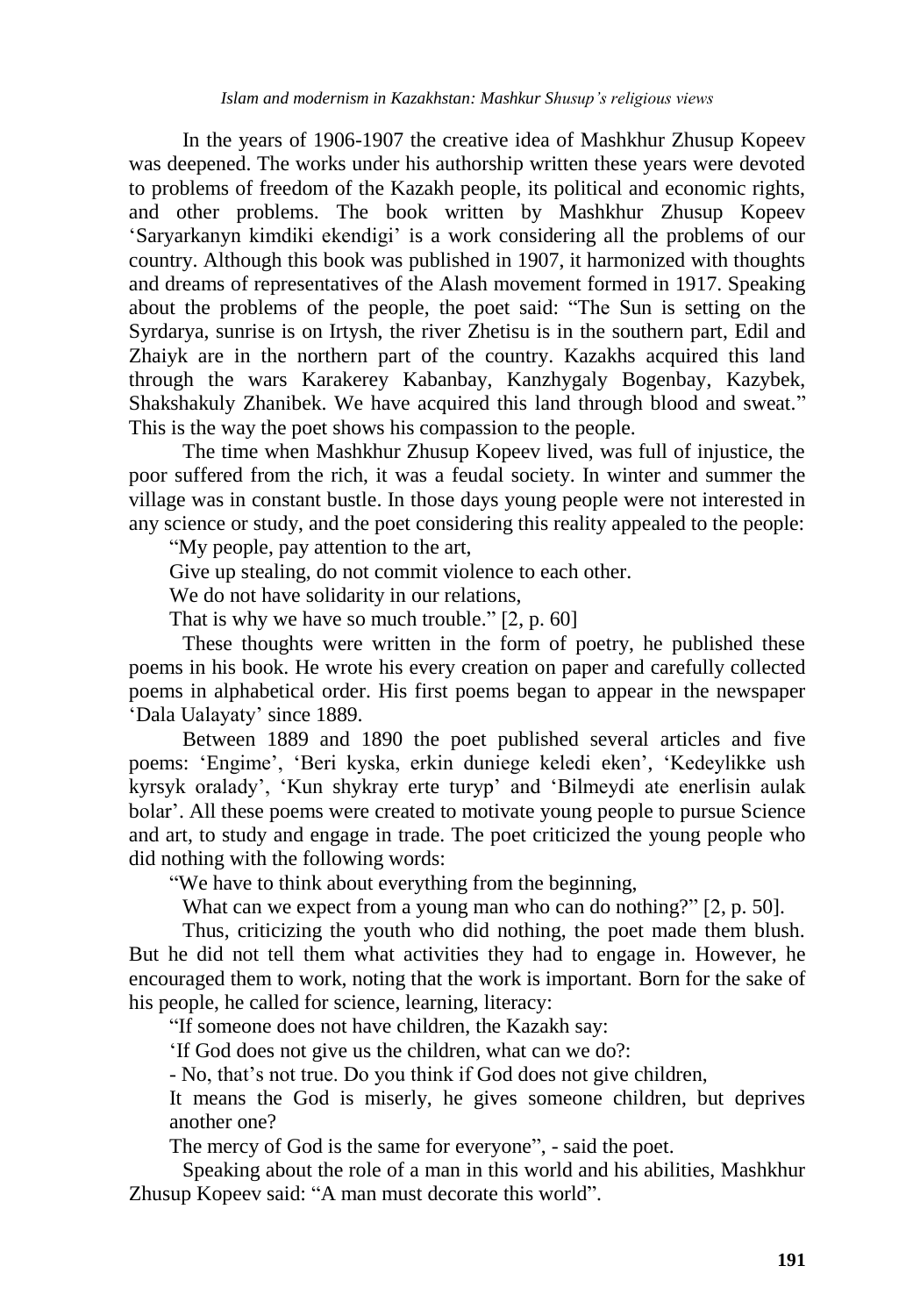The God's mercy can manifest to the people through a man.

Mashkhur Zhusup lived his life observing the canons of the Muslim religion. Let us cite one poem of this great poet:

"One of the five commandments of Islam is The belief that there is no god but Allah. A person collecting money will be able to comprehend None of these commandments, While an honest working person can be called A person who can sacrifice his life for God." [2, p. 70]

## **2. Main part**

The time when folklore scientist, historian and theologian Mashkur Zhusup Kopeev (1858-1931) lived, the end of  $19<sup>th</sup>$  century and the beginning of  $20<sup>th</sup>$  century, was the time when huge and complicated changes happened in the whole world including Muslim Oriental Countries with Kazakhs. In this age, Muslim countries were passing through degradation in all parts of their life due to the dependence from western powers. At those times occurred movements of defenders who offered ideas of innovation of Islam adapted to changes occurring in the society. It is accepted to title these movements as reforming ones since they happened under influence of modernization. However, it is unacceptable to go against the basic dogmas of the religion, since Islam does not allow any reforms. Initially the term 'reforming movement' was used by western scientists who applied orientalist research approaches. But later this term started to be used in all worldview"s literatures and methodological works. In some sources these movements are also titled as Pan-Islamism. We have decided that this movement and the process which covered Egypt, Pakistan and the Russian Empire (which came to the Kazakh region through Crimea and Volga) should be titled as religious modernistic movements.

Religious modernistic movement was founded in the end of  $19<sup>th</sup>$  century. As ideology it is connected to the Muslim personality of Zhamal ad-Din al-Augani (1839-1897). This religious political ideology is identified with the unity of all Muslims in the world and necessity of creation of the unified Islam state.

After al-Augani in Egypt, Muslim modernism ideas were continued by Muhammad Abduh (1849-1905), Rida Muhammad Rashid (1865-1354)*,* Hassan al-Banna (1906-1949) and Sayyid Qutb (1906-1967). In 1928, Sayyid Qutb founded the "Muslim Brotherhood" association. This party remains politically active nowadays.

Political Islam or Islamism, as accepted in social opinion, has high significance in the life of oriental countries. In India the Indian Khalifat movement raised against dominance of England. This is why Gandhi and Indian National Congress supported them. Islamism appeals had anti-imperialist features. In India this movement led to the crash of colonialism and separation of Pakistan. The most prominent Muslim modernists who took part in that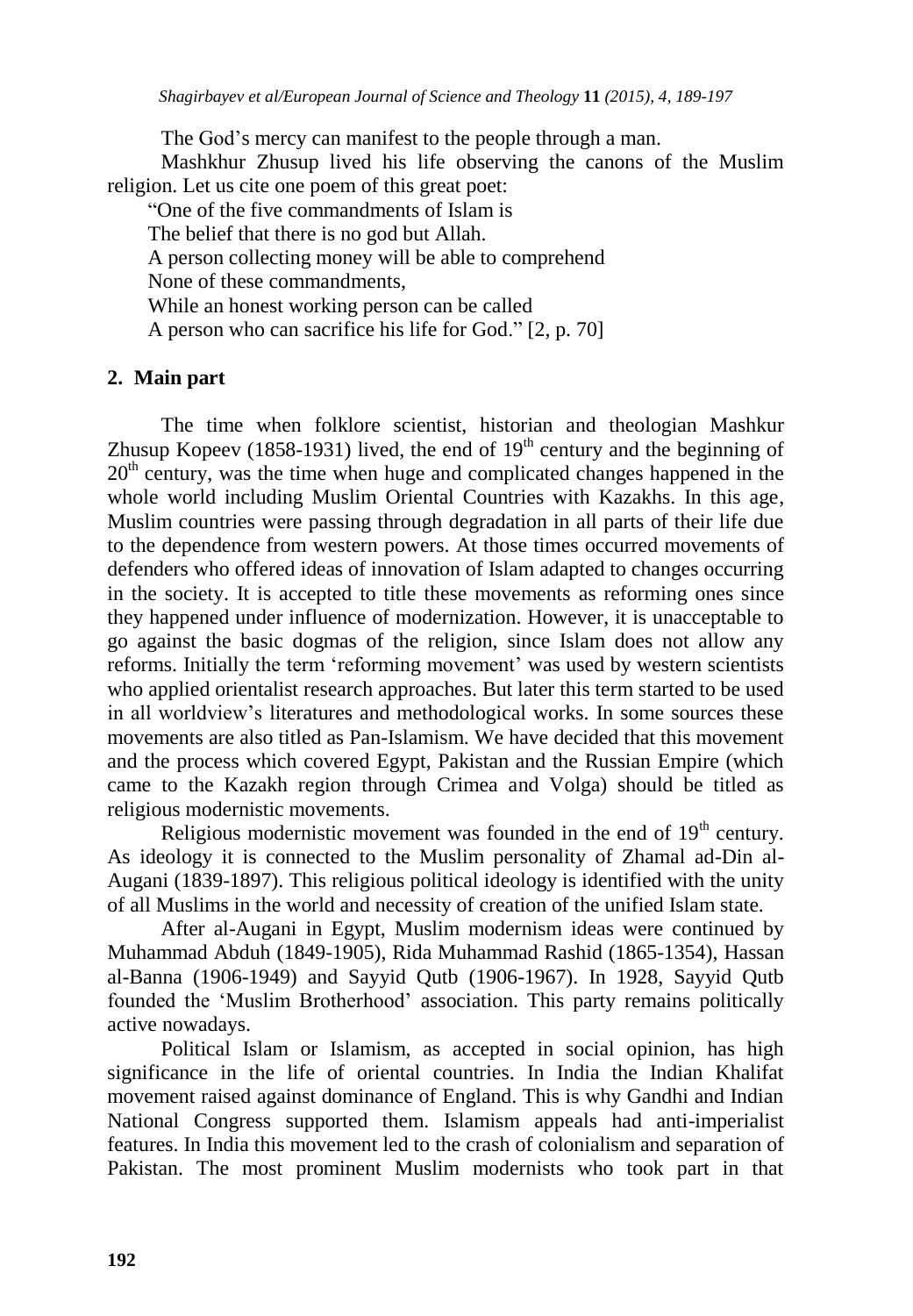movement were the leaders educated in England, such as Said Ahmad Khan (1817-1898), Said Amr Ali (1849-1928) and Muhammad Iqbal (1873-1938).

The religious situation in the times of Mashkur Zhusup Kopeev was characterized by the conflicts between conservative and liberal parties. In the Russian Empire these two parties were called Kadims and Jadids. The Jadidism ("modernism" in translation from Arabic) is a social-political and intellectual movement which was widespread in Muslim Turkish countries in the late  $19<sup>th</sup>$ and early 20<sup>th</sup> century, whereas Kadimism ('conservatism' in translation from Arabic) is a conservative movement which rejects modernism and requires total accordance to Shariah laws.

There is no doubt that Jadidism which is close to Iitihad and Kadidism had influenced such Kazakh religious thinkers as Abai, Shakarim, Shangerei Bokeev, Shadi Tore, Maral Ishan, Nauan Qaziret, Gumar Qarash and Mashkur Zhusup. Jadidism supported improvement of the Turkish language and literature, teaching non-religious subjects, using scientific achievements and women"s equity. The list of the most prominent representatives of Jadidism includes the following scientists: Shgabuddin Marzhani, Qusain Faizkhanov, Ismail Gasparali, Musa Bigeev, Rizaetdin Fakhretdinov, Miftakhetdin Akmolda, Muhametsalim Umbetayev, Zainulla Rasulov and others. This movement was supported by the Qusainov brothers from Orenburg, the Iaushevs from Troitsk, S. Nazirov and G. Khakimov from Ufa. The list of the well-known jadidists from Central Asia includes the following scientists: Minuar Qari Abdirashidkhanov, Faizulla Qozhayev, Makhmudkhozha Bekhbudi, S. Mirzhalelov.

Jadidism movement started at madrassas with teaching of "Usul-i-jadid" which uses a new method of teaching. This method was initially used in "Gusmania" madrassa in Ufa, in "Qusainia" madrassa in Orenburg and in "Muhammadia" madrassa in Kazan. In madrassas "Rasulia" and "Galia" in Sterlibash, the preparation of professional teachers started in 1890. This method was fully established and approved in Bashkortostan. Professional teachers were also trained in Istanbul and Cairo reformed madrassas and on pedagogic courses in Bakchasaray and Kasymov cities. The basic education was limited to one year. European teaching standards were introduced in the educational process. Women"s maktap was founded in Orenburg.

There were 92 maktaps and madrassas of a jadidism direction by 1913 in whole Turkestan. In Kazakhstan the following madrassas were opened: Gabdullayevs in Vernyi, "Mamania" in Aqsu, "Jakobia" in Qapal, "Qazaqia" and 'Qizatia' in Zaisan, 'Amiria' in Kargaly, etc. The number of students at those madrassas used to increase year after year. In 1912 in "Amiria" madrassa the number of students exceeded 150 [*Madrassa*, Aikhap, 14, 1912, 331].

The conflicts between these two directions, which were also noticed in Abai and Qunanbay"s views, were found in Kazakh papers such as "Kazakh" and 'Aikhap'. It should be taken into consideration that this conflict between Islamic fundamentalist and liberal views is still a topical issue. Comparison of views on the religious situation in the Kazakh society in past and nowadays can be found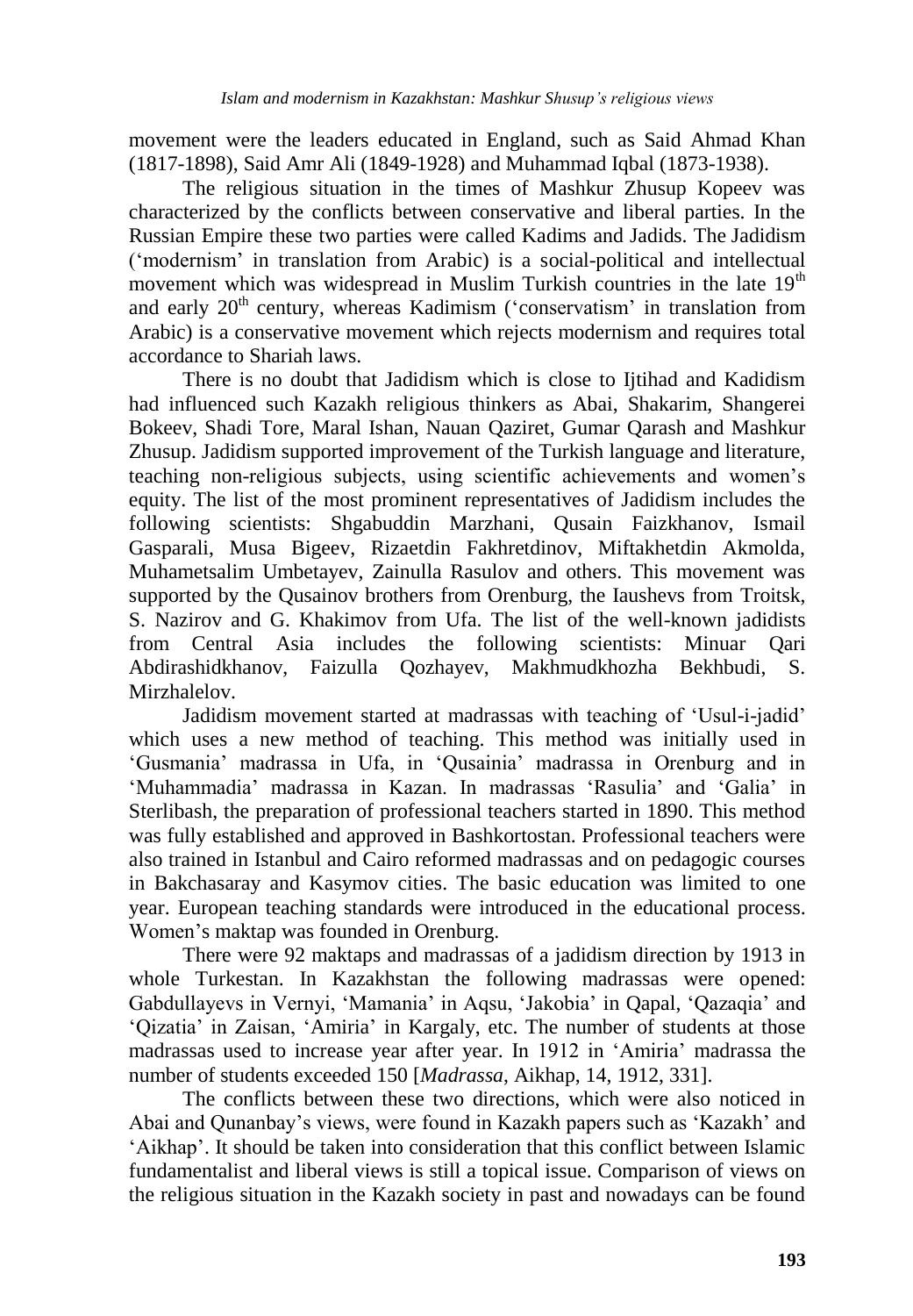in the works of Alma Sultangalyieva 'Retrieval of Islam to Kazakhstan' [3], A. Nysanbayev and E. Qurmanbayev's 'Revival of Islam in the  $19<sup>th</sup>$  and  $21<sup>st</sup>$ centuries in Kazakhstan" [4].

Mashkur Zhusup Kopeev collected myths, legends, historical stories, oratory words, types of folklore such as epic poems, ritual tales, fairy-tales, proverbs, poet"s aitys. Along with them he also collected religious manuscripts and religious folk data and published them in papers such as "Dala vilayat paper", "Aikhap" and "Kazakh" and he also presented his religious views in those articles.

Mashkur Zhusup gave the exact number of statistics for his collections. For instance, he wrote that his book "Science knowledge" includes 129 sahifas including 12 verses from Quran, 18 hadiths (sayings of the Prophet Muhammad passed by his companions), 43 proverbs and 114 folk songs. (Sahifa in Arabic means a page.) In his story "Amr" he counted 26 sahifas and 104 folk songs. Moreover, the poet created the following works: 'Prohet Hazrat Yusuf', 'Shaiq' Burg the Saint who was born from sturgeon', the story 'Oshaqty Konyrbay' Kalpe', 'Hazrat Noah was given prophecy in age of 370', 'Seeding Apocalypse', "Creator created the Earth on Sunday", the poem "The Sky and the Earth" and other works containing religious data.

He wrote about one of the five Islam commandments, Iman: "You cannot expect those five commandments from the wealth. Those men who sacrificed their lives in the sake of God with diligence and pure sincerity deserve real admiration." It is no denying that the poet"s religious views had been established within the basis of Islam passed from previous Kazakh ancestors. The attention should be paid to the fact that for Kazakh people Sufism of Sunnah Islam of Hanafi Mazhab had great influence.

In his article "Brom Baianauil" in  $6<sup>th</sup>$  and  $7<sup>th</sup>$  issues of the paper 'Dala vilayat", written in 1890, the enlightener Mashkur Zhusup criticized various stereotypes and believes which claimed that the Islam religion confronted with Science and rejected education, especially education of women. He appealed to Kazakhs who denied art and paid attention to gaining wealth, to study either Muslim or Russian sources and wrote the following words: "Do not think of being wealthy. Try to learn Science and have wide background, because Science is the heritage of the prophet. Wealth is the heritage of wealthy men. Those who gain much wealth have many enemies; those who gain science have many friends. If you start spreading wealth it ends, if you start spreading knowledge it increases. The one who has wealth starts to be selfish and ignorant. Those who have knowledge become modest." [M.Z. Kuandyk, *Religion and Mashkur Zhuzp*, Yegemen Kazakhstan gazetty, 20.09.2014, 329, [http://abai.kz/node/2911\]](http://abai.kz/node/2911).

The teacher Mashkur Zhusup paid great attention to child upbringing. He wrote: "There is a saying: "The nature of a man is based on mother-milk. Then a child develops according to that direction." Child"s nature is based on his home nutrition. If this is measured from the early childhood and turned into a habit, it will be very helpful for a child when he grows up. When he is aged 6-7, he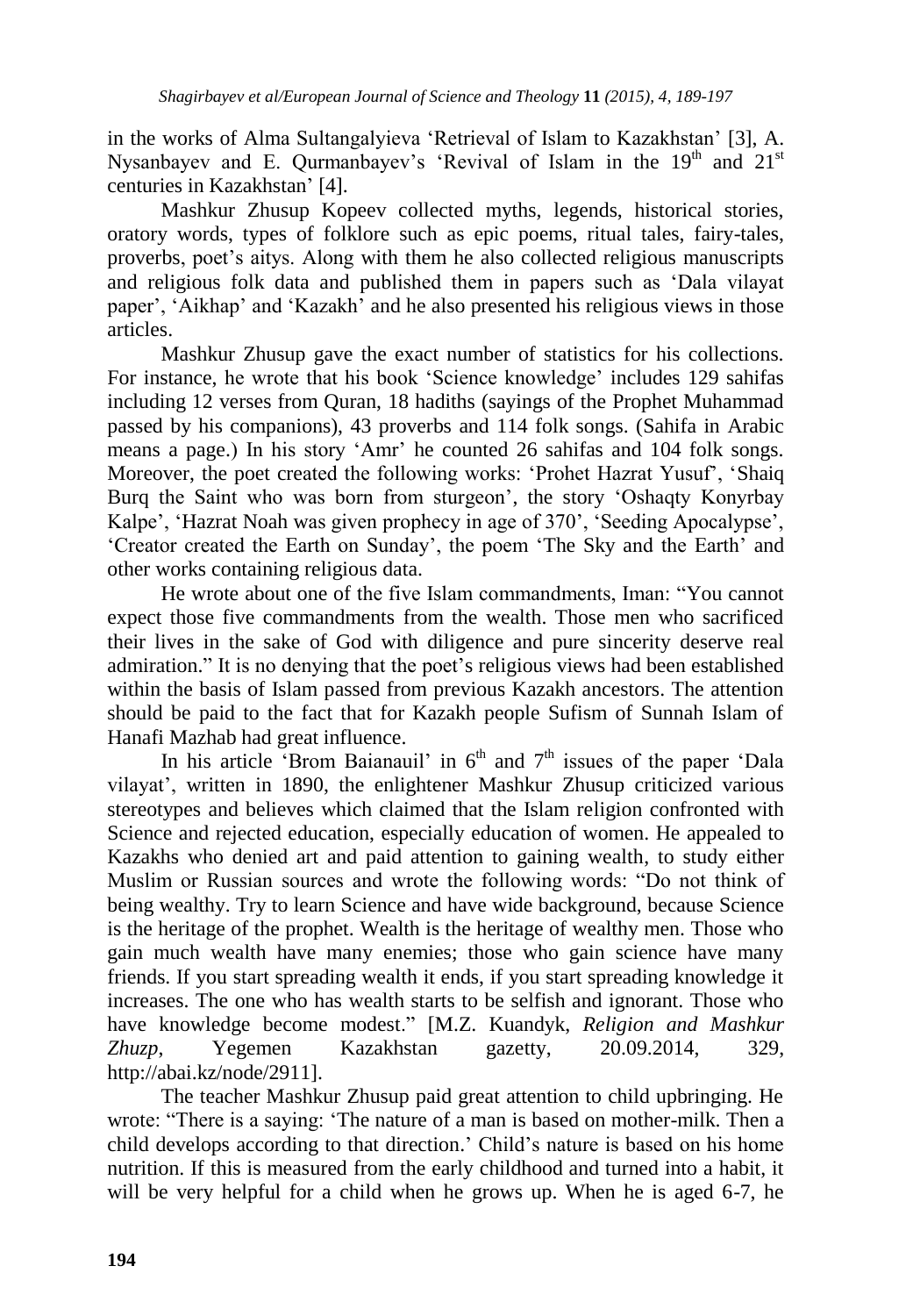should be given to Mullah. This Mullah must be highly educated by qualified scientists and ishans. He must get permissions from previous teachers and prominent people to teach. The Mullah must be a high-qualified specialist! It is not good to become a clerk getting knowledge from Nogai or a concomitant near Sart (trader). If Mullah's knowledge is not good and he gained it in wrong places, he will spoil a child too. After that, the life of a child will go in a wrong direction." [5]

Mashkur Zhusup admitted well-developed Western European and Russian cultures and underlined that their prominent views and philosophy accords with Islamic initial views. "The philosophy and knowledge Europe are all taken from Islamic sources. The thing, which makes our Muslim people in poor condition, is the words of the others, and that leads to degradation. If Europe had understood the profound meaning of the Islamic philosophy, it would have been closer to humanity. Then those works are being translated and explained by educated Muslims for us. Lermontov, Saltykov, Tolstoy – all of them knew good Mullahs and showed their point of view according to well-known, prominent Muslim educators. It can be noticed in their speeches. Their works are also translated to us by Muslims. In short this can be described as "See the places which they take from Ouran in Ouran!' We see their views which accord with Hadith analyzing Hadith. Both books are available for us. So when their words accord with ours we admit them." [5]

The change of spiritual condition in Kazakhstan after gaining independence gives us an opportunity to understand and reveal new paradigms and philosophy of Kazakh religious thinkers including Mashkur Zhusup"s heritage. Changes in worldview directions and settings, the end of Marxist dogmas and stereotypes make us re-evaluate the phenomenon of Muslim culture and understand that the heart and the soul of traditional culture is Islam. The prominent enlightener Mashkur Zhusup Kopeev, who was rejected during the Soviet Union times, supported the Islam culture and spiritual ideology. He considered that intellect and Science lead to the understanding of the Creator. In the current unstable world it is very important to investigate theoretical basis of Islamic culture and philosophy. It is very significant to identify spiritual humanistic power and humane direction of Islam, which is considered as one of the main religions in the world. Only in this case it will be possible to prove that the main principles of Islam are spiritual revival, understanding and peace between nationalities. This can prove that Islam totally confronts to ignorance and filth, violence and villainy. For current Kazakhstan's scientists a new opportunity to reject previous ideological marks and look from a new approach to works of Kazakh thinkers and their contribution to Kazakh culture has emerged.

According to Mashkur Zhusup Kopeev each person has an ability for good and evil. There is one more thing which deserves our attention. Zhusup Kopeev thought that Allah gave independence and the right of choice to his creatures: "Even though He created His creatures, he gave them independence of choice". In this sentence one idea does not confront to the other. Here he points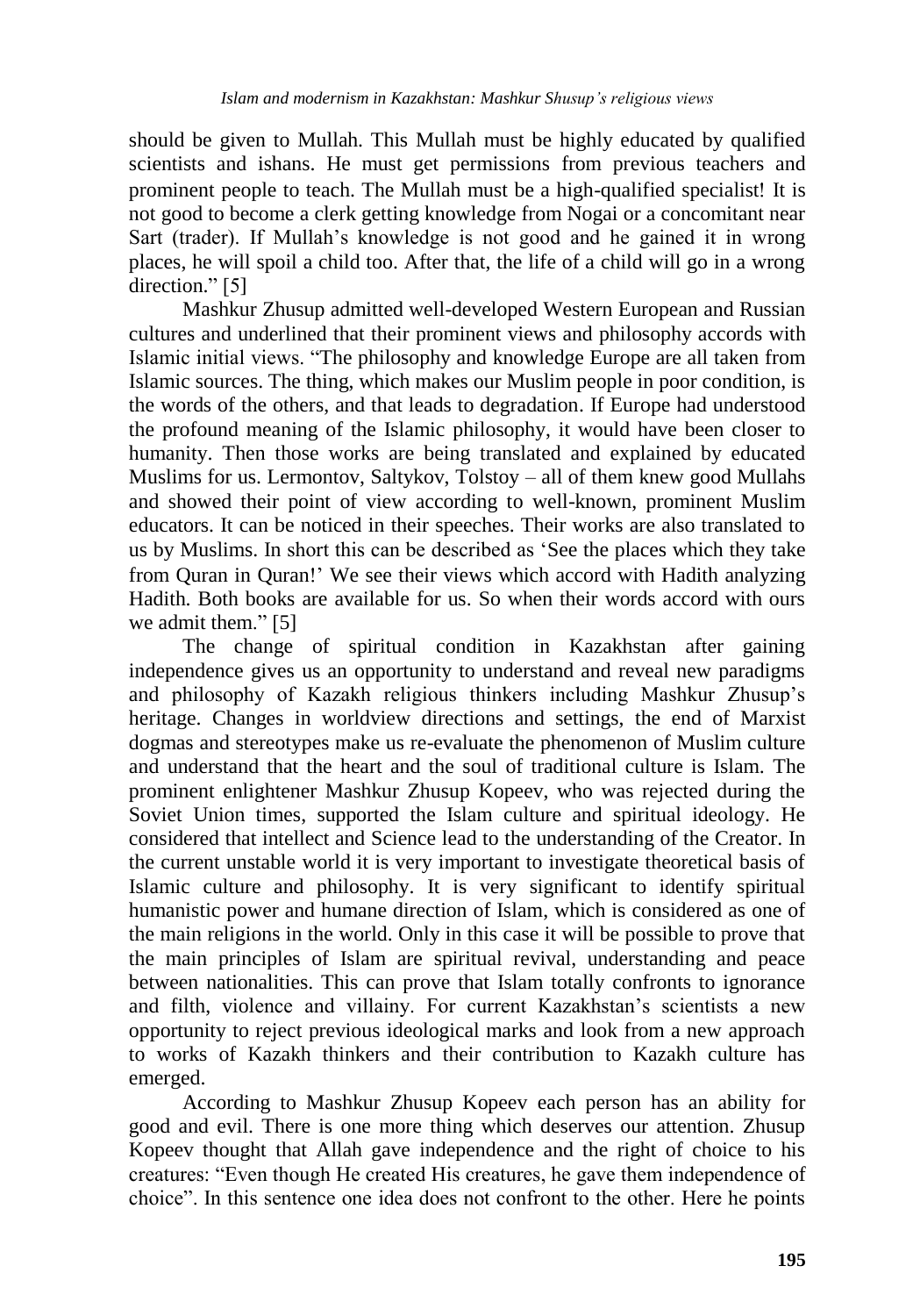to the fact that the actions and behaviour of a man is measured by his choice, and he also considers the responsibility and weight of the results of this choice. Hence, a high attention is paid to man's independent choice. From above said statements we can conclude that Kazakh thinkers considered independence and fate as a gift of the Creator but these two concepts are not equal. Independence is given when you have to choose amongst good and evil in your destiny [6].

### **3. Conclusions**

Mashkur Zhusup Kopeev in his work "The Sky and the Earth" wrote: "In two days He created the Earth, in two days He created the Sky, in four days He created a pair to each creature on Earth. He had the power to create them in an hour, but He did it in order to make us think of it". By this he considered antinomy (as in dialectics) not as confrontation, but as parts of a pair which fulfil each other. In the works of Mashkur the unity, not separation, is projected from ontological view on society at the level of human relationships. He preached religious values and appealed to reject separation and conflicts, become humane and feel the iman (belief) and spiritual light.

From this point of view, Mashur Zhusup's views are significant for current Kazakhstan"s religious condition. In spite of the fact that analytics consider current religious situation in the Republic of Kazakhstan as stable, we should not ignore strengthening of the religious factor in the world geo-policy. We should not forget that the openness of Kazakhstan's society to the world process related to religion may lead to problems connected with extremism, terrorism and ignorance and hypocrisy in religious context.

The Kazakh thinker concluded his idea with the following words: "Kazakh ancestors used to say: "Ewe is spoiled by non-castrated ram, while people decay because of a liar". We can see the obvious example of this proverb today in our life. Who are there amongst Kazakhs? There are people who escaped from different places and who saw evil in their life." [5, p. 347]

Saint Mashkur Zhusup feels grievance for decrease of Kazakh cattle breeding culture. He appeals Kazakh people not to blame others for that fact, and blames Kazakhs" own nonchalance. "You say it is due to cold winter or strong snowstorm, if so, then why are rabbits and sparrows still alive? There was no one who saw that a rabbit or sparrow died because of strong winter and windstorm. There is a proverb in Kazakh which states that a bad man reasons everything to God. So he sees every fault in God"s destiny. This is wrong. Why will God ruin and destroy the property and creation which He created? No one will ruin his own creations. There will be fixed time when God ruins all the creatures he created." [5, p. 343]

The poet continues: "Where do so many disasters come from? You do not know what is a blessing. You do not evaluate your blessings and you are not satisfied. There is no need to list all blessings given to you by God. Anyway I will point out one of the most significant blessings for which you should be thankful". After these words he considers one of the most topical problems in